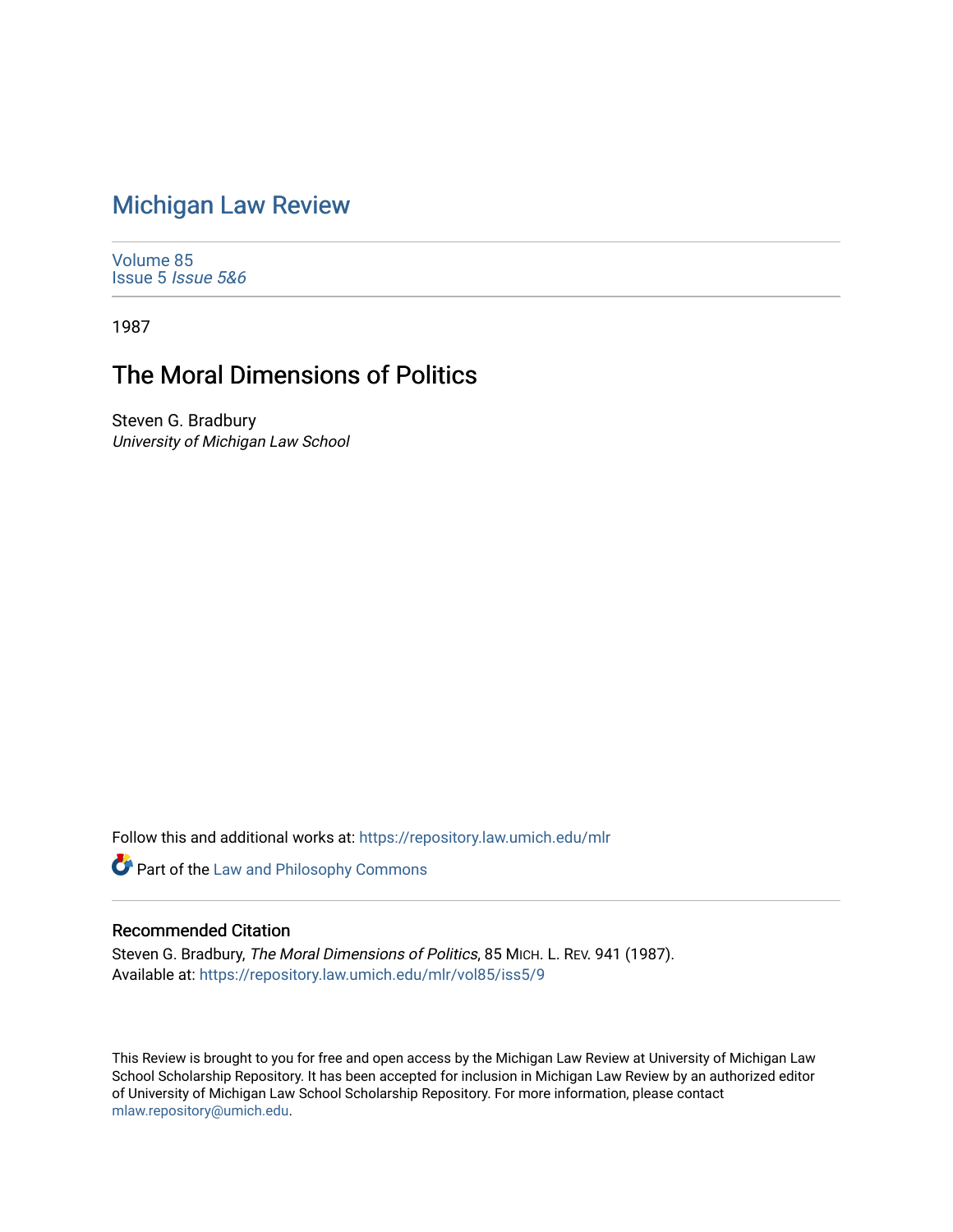THE MORAL DIMENSIONS OF POLITICS. By *Richard* J. *Regan,* S.J. New York: Oxford University Press. 1986. Pp. x, 204. Cloth, \$24.95; paper, \$11.95.

In *The Moral Dimensions of Politics*, Richard J. Regan<sup>1</sup> "presents a broad overview of morals and politics from an Aristotelian-Thomistic perspective and relates that perspective to public policy" (p. v). The early chapters of the book paraphrase accepted interpretations of natural law principles developed by the thirteenth-century Roman Catholic theologian Thomas Aquinas. The author briefly analyzes these principles in comparison with modern moral theories and with the political theories of Hobbes, Locke, Marx, and Rawls. The remainder of the book demonstrates the possible application of Thomistic natural law to current public policy issues, including abortion, welfare, conventional and nuclear war, and insurgency and counterinsurgency.

According to Professor Regan, the purpose of the book is to introduce students and the general public to the Thomistic tradition of reason and "the philosophical framework within which many, like the American Catholic bishops, formulate statements on [these issues]" (p. v). He suggests that *The Moral Dimensions of Politics* be used as a basic text in college courses or adult discussion groups concerned with politics, social justice, and morality. However, the book seems less an analysis of Thomistic doctrine in relation to contemporary political issues than a basic primer for nonscholars who wish to argue the Thomist position.

Regan begins his quick summary of the Thomistic doctrine by characterizing Aquinas's writings on natural law as a synthesis of Aristotelian natural moral good and biblical moral law. Under this characterization, when a person acts in accordance with the divine purposes for human life, he or she is following the natural law. Regan explains that the primary precepts of the natural law are self-evident to human reason and are accepted as truisms by all rational persons. 2 Further, practical reason enables us to deduce secondary precepts,

<sup>1.</sup> The author is Associate Professor of Political Science at Fordham University. His previous books include PRIVATE CONSCIENCE AND PUBLIC LAW (1972), CONFLICT AND CONSENSUS (1967), and AMERICAN PLURALISM AND THE CATHOLIC CONSCIENCE (1963). He is editor of LAW AND JUSTICE.

<sup>2.</sup> The precepts of Thomistic natural law are themselves ordered according to our natural inclinations. First, humans have a primary inclination toward the good of self-preservation, shared by all things. Through this inclination, we love everything that preserves human life. Second, humans have instincts, natural in all animals, that incline us toward specific ends, like marriage and proper child-rearing. Third, humans have a unique inclination toward good in accordance with our rational nature. Thus, we have a natural desire to know God, to avoid ignorance, and to live in a cooperative society. T. AQUINAS, SUMMA OF THEOLOGY I-II, q. 94, a. 2, in AN AQUINAS READER 357 (M. Clark ed. 1972).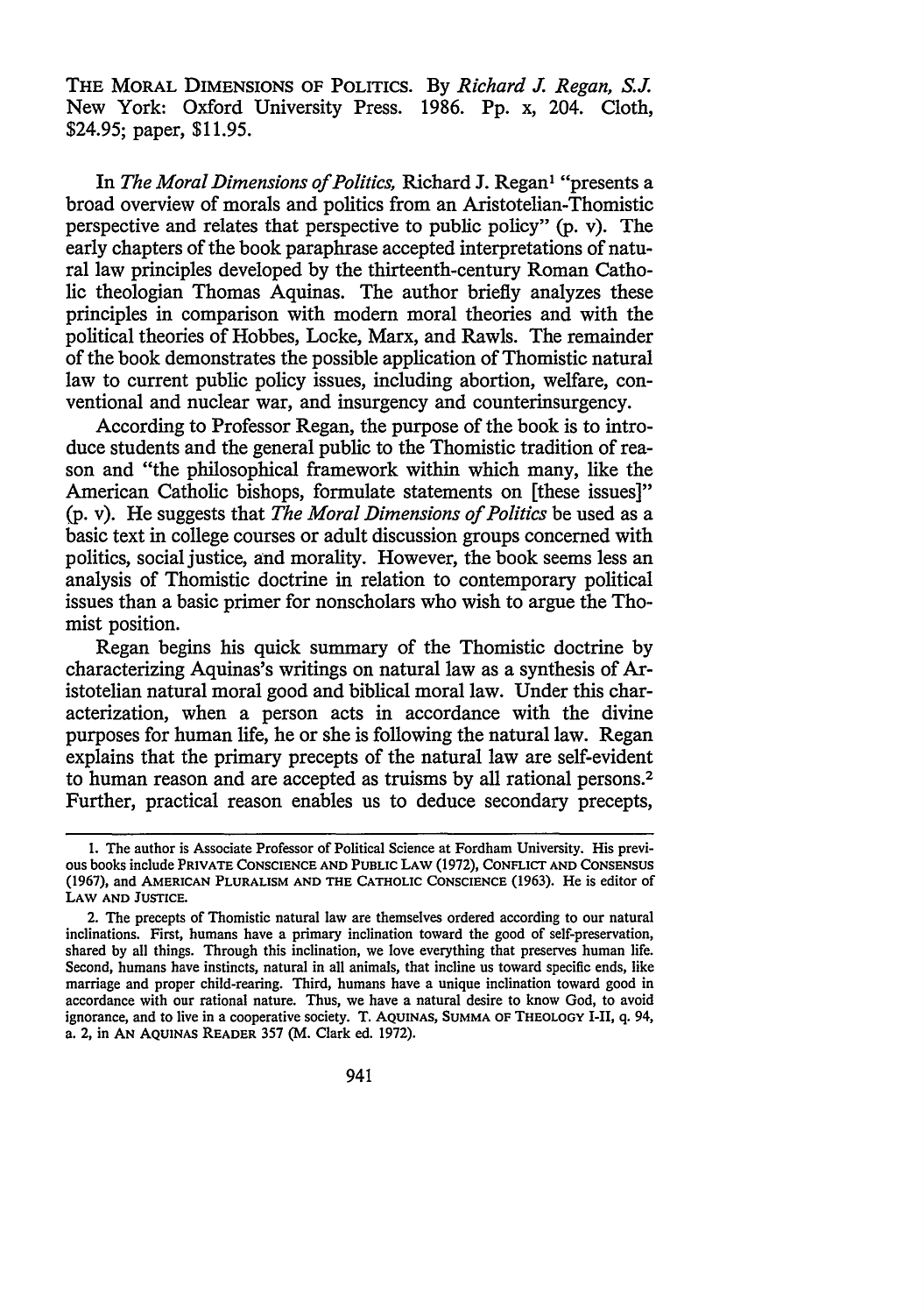which constitute moral norms for human actions.<sup>3</sup> These secondary precepts are not necessarily self-evident but are often more remote from the primary precepts. Our understanding of these secondary precepts is contingent on cultural and historical variables and on the complexity of the circumstances to which they are applied (pp. 24-25). When we are faced with a choice, our practical reason judges the morality of a particular option. This judgment is manifest to us through conscience (pp. 29-33). Regan has reduced Thomistic moral doctrine to a simple matter of following one's conscience in actions involving proximate secondary precepts, and in actions involving more remote precepts, following conscience tempered by cultural, social, and historical experience.

Based upon this cursory analysis, he critiques twentieth-century theories of existentialism4 and Catholic consequentialism (pp. 26-28). According to Regan, many modern Catholic thinkers<sup>5</sup> subscribe to consequentialist theories that are contrary to Thomistic doctrine. These theories distinguish ontological good, that is, good that can be measured in objective reality, from moral good, which is normative and not relative to the consequences that result from actions. Under consequentialism, actions can be understood as moral only when they necessitate a choice between conflicting ontological goods. There are no universal moral norms governing human activities absent a relative balancing of nonmoral consequences. Regan summarily rejects these consequentialist theories solely because they are inconsistent with the propositions, central to Aquinas's thinking, that (i) practical reason allows humans to understand basic moral precepts without any argument, because human nature inclines toward moral goodness, and (ii) secondary moral precepts follow rationally from these primary precepts (p. 28). Regan's arguments against both existentialism and consequentialism rely on the Thomistic premise that all existence is structured according to a natural order of being which is supremely rational and immediately evident to human reason. It is just this premise that some contemporary thinkers, like consequentialists, reject.<sup>6</sup> They cannot accept the medieval notion of a natural, normative scheme. Regan never considers how this proposition, which many

<sup>3.</sup> *See generally id.* at 358-59.

<sup>4.</sup> Pp. 14-15. Regan concludes that existentialists, while they strive to rise above nature, will never attain their goal so long as they reject the purpose and meaning inherent in human nature. Regan does not identify these existentialists, nor does he propose a definition of existentialism. *See* pp. 14-15.

<sup>5.</sup> As examples, Regan cites Joseph Fuchs, S.J., Louis Janssens, Richard A. McCormick, S.J., and Bruno Schuller. P. 36 n.22.

<sup>6.</sup> Regan's brief discussion of existentialism and Catholic consequentialism fails to consider the merits of alternative theories advanced by ethicists like Derek Parfit. Parfit argues for the development of a nonreligious, consequentialist moral philosophy based upon the idea of an amplified personal identity. *See* D. PARFIT, REASONS AND PERSONS (1984).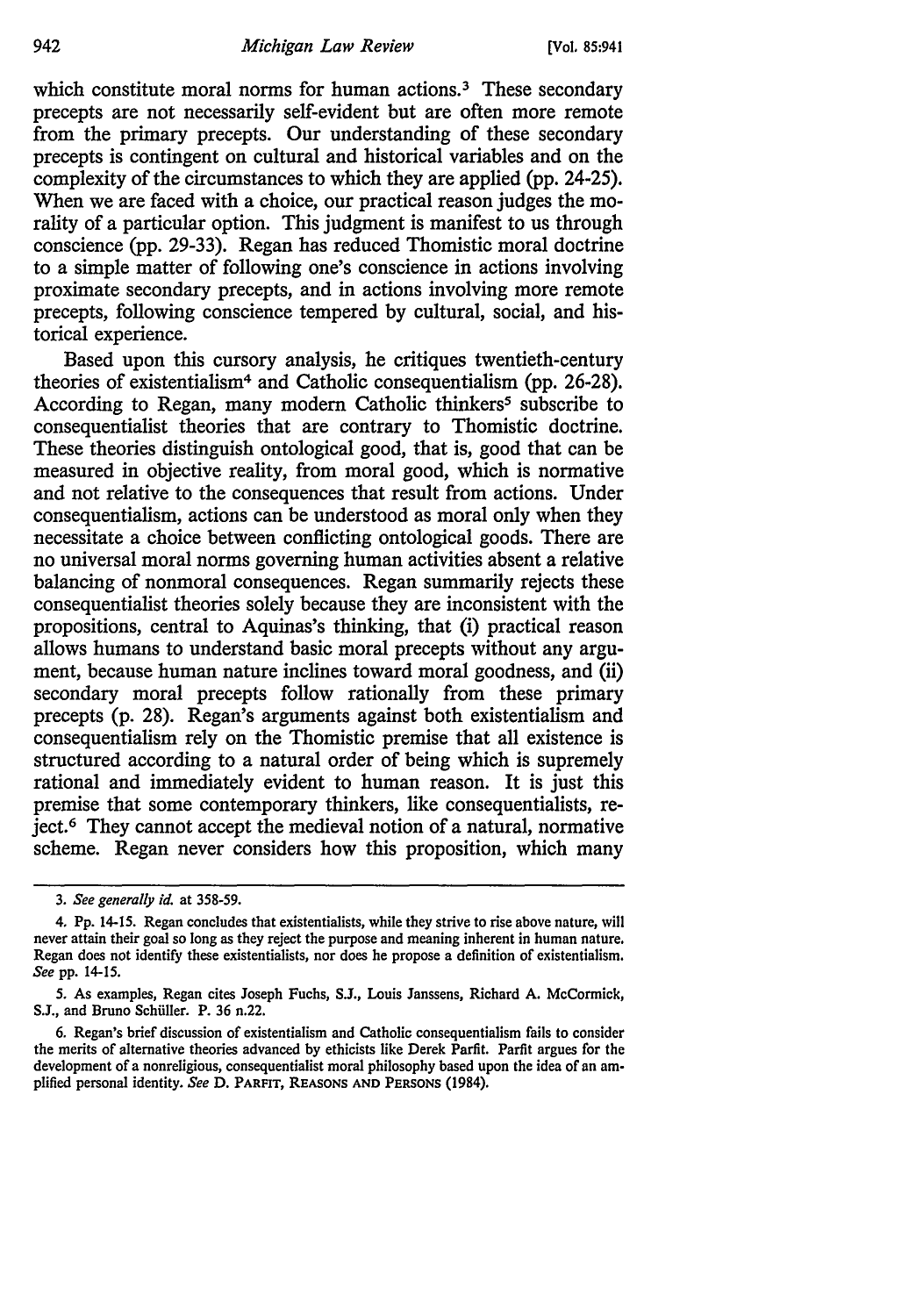find antiquated and artificial, can nevertheless remain a self-evident truism.

In similar fashion, Regan summarizes Aquinas's basic tenets of political order and justice, and then rejects the theories of Hobbes, Locke, Marx, and Rawls as inconsistent with Thomistic doctrine, without considering the possible value of these theorists' conclusions. He finds the theories of Hobbes and Locke "inadequate" (p. 62), in part because both ignore the essential Thomistic truth that "humans as rational persons naturally incline to cooperate with their fellows to achieve long-term common goals even at short-term costs to individuals" (p. 63). The collectivist doctrine of Marxism is also manifestly incorrect for Regan, since it equates human good with the equitable distribution of material benefits and disregards the higher, spiritual purpose for which society is organized (pp. 67-68). Regan thus refutes classical liberalism and classical Marxism by circular syllogism: Aquinas's premises cannot be incorrect; liberalist and Marxist conclusions derive from premises that contradict Aquinas's; therefore, liberalism and Marxism cannot be valid. He questions the validity of John Rawls's *A Theory of Justice* with similar superficial analysis, allowing no consideration of the value of the theory's conclusions:

Rawls's concept of practical reason is one of calculating how best to achieve subjectively desired benefits without any ability to relate those subjective benefits to an objective order of goods perfective of human nature. If one believes, however, that humans in fact naturally do incline to cooperate with their fellows, and that human reason is capable of understanding from that fact that humans should do so, Rawls's project is basically unnecessary. 7

Regan's application of Thomistic principles to contemporary political issues also seems self-defeating. Where these issues are factually complex, Regan's position does not lead to new insight. On the topic of wealth distribution, for instance, Regan argues that Thomists would reject classical-liberal and communist models in favor of some system of welfare capitalism tempered with Aristotelian moderation, which would promote optimal human development (pp. 120-34). His argument seems to assume that Thomistic doctrine is necessary to arrive at such a system. In reality, however, many states, whether they call themselves capitalist or communist, assume some responsibility for distributing wealth and for regulating the moderate and just use of property. Many economic policies, though they may achieve just results in terms of Regan's desired goals, no more reflect the Thomistic concept of human development than they reflect a belief in classicalliberal or communist theories.

<sup>7.</sup> P. 78. This interpretation of Rawls is incomplete and misleading. Rawls also proposes the recognition of "natural duties" that are owed to others by all individuals without regard to social or institutional relations. J. RAWLS, A THEORY OF JUSTICE 114-17 (1971).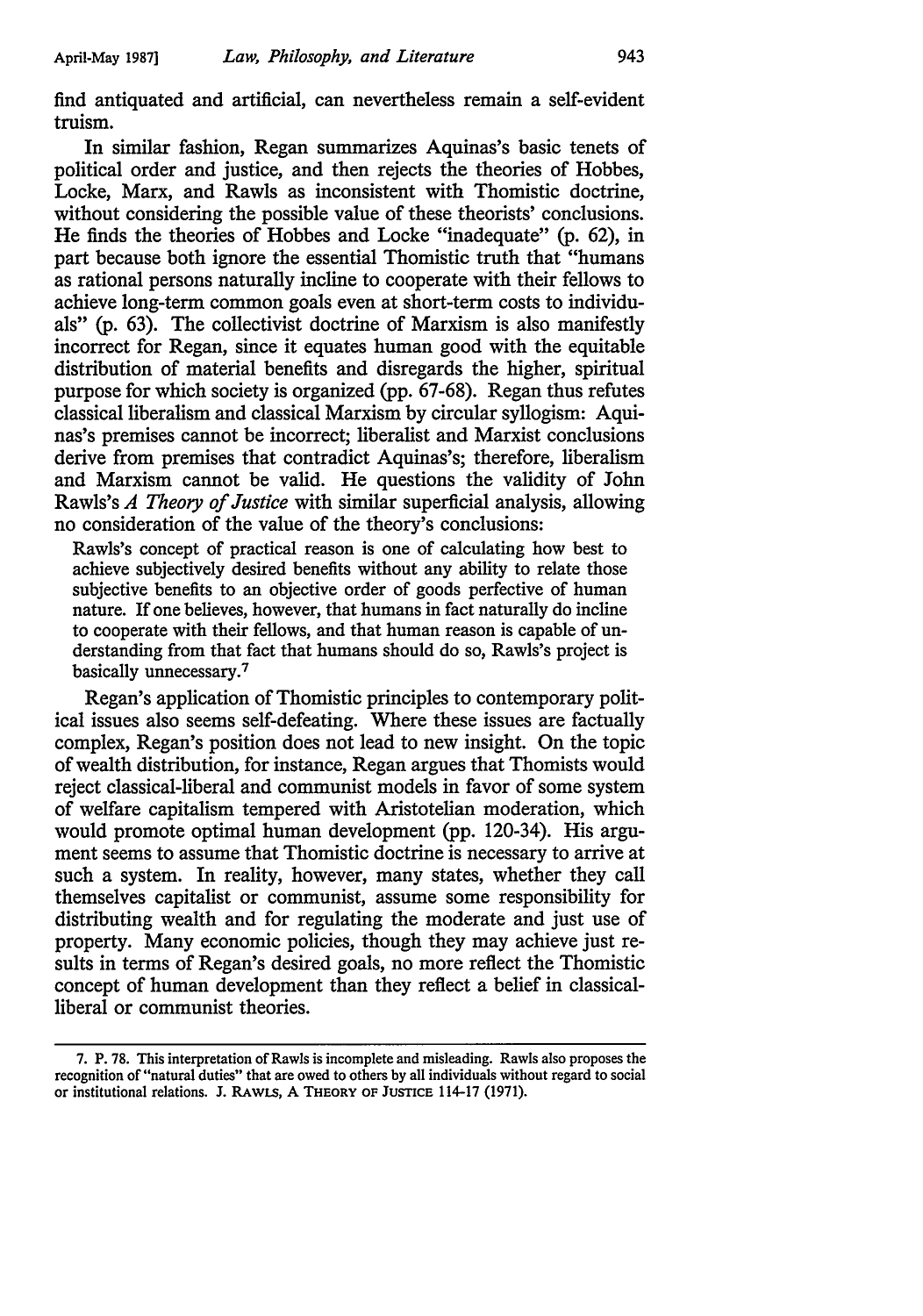With respect to military policy, Regan outlines and applies "justwar" theory as developed by Aquinas and later theologians.<sup>8</sup> He attempts an analysis of five potential strategies for the use of nuclear weapons in terms of this theory. His tentative conclusion is that the only nuclear strategy that may possibly satisfy the just-war criteria is one which targets only enemy military forces to a degree minimally sufficient to deter an aggression that would substantially threaten the sort of human freedom we enjoy in the West.<sup>9</sup> As Regan admits, it is difficult (some may say impossible) to apply the criteria of proportionality and just conduct to strategic and tactical nuclear warfare (p.171 ).

He also runs into difficulty in the context of insurgency and counterinsurgency, where he loses ground in his debate with the consequentialists. Regan's discussion of the justice of intervention in revolutionary wars is handicapped, because he is unable to reach a conclusion about the morality of intervention without admitting the relevance of the factual context surrounding particular issues. The background of revolutionary struggle in Third-World nations is complex and involves elaborate cultural and historical patterns. Military and political decisions in this field implicate moral precepts that are quite remote from those basic precepts to which all persons will supposedly agree without argument. In Regan's characterization of Thomistic doctrine, the just-war principles require that counterrevolutionary war be waged discriminately and proportionally, that is, that only the guilty among the enemy be targeted and that all destruction be proportional to the importance of the military objective. In the face of political complexity, the proper application of these principles could be debated endlessly. Regan indicates that in such situations a state may be persuaded to act justly more by pragmatic considerations than by moral sensibilities. Pragmatism could be the motivation where, for example, "[i]ndiscriminate and disproportional warfare would alienate the very public whose support or acquiescence is essential to military victory" (p. 194). If, as Regan suggests, popular favor or acquiescence may be our only indication that a war has been justly waged, then morality can in certain instances be measured on a consequentialist scale. Regan has weakened his critique of consequentialism

<sup>8.</sup> In order for a war to be just, it must meet six criteria: (1) the decision to wage the war is constitutional; (2) the war has a just cause; (3) it is waged with a right intention; (4) its cost in destruction and loss oflife is proportionate to the injustice addressed; (5) all peaceful alternatives have been exhausted; and (6) there is a reasonable expectation that the just cause will be vindicated. P. 149. In the conduct of war, defending nations are morally obliged to avoid harming those among the enemy who are innocent of participating in the unjust aggression. Regan cites the fire bombing of Dresden and the atomic bombings of Hiroshima and Nagasaki as examples of unjust conduct of war in the midst of an otherwise just war. Pp. 155-56.

<sup>9.</sup> *See* pp. 167-71. Presumably, no Soviet nuclear strategy can ever be just, so long as the Soviet political regime is founded upon a theory of human freedom which contradicts Thomistic principles of moral development. According to Aquinas, "pluralism is inherent in every rightly ordered political society." P. 41. The natural law imposes moral limits on human government. Political power must derive from a constitution that represents "the will of the people." P. 43.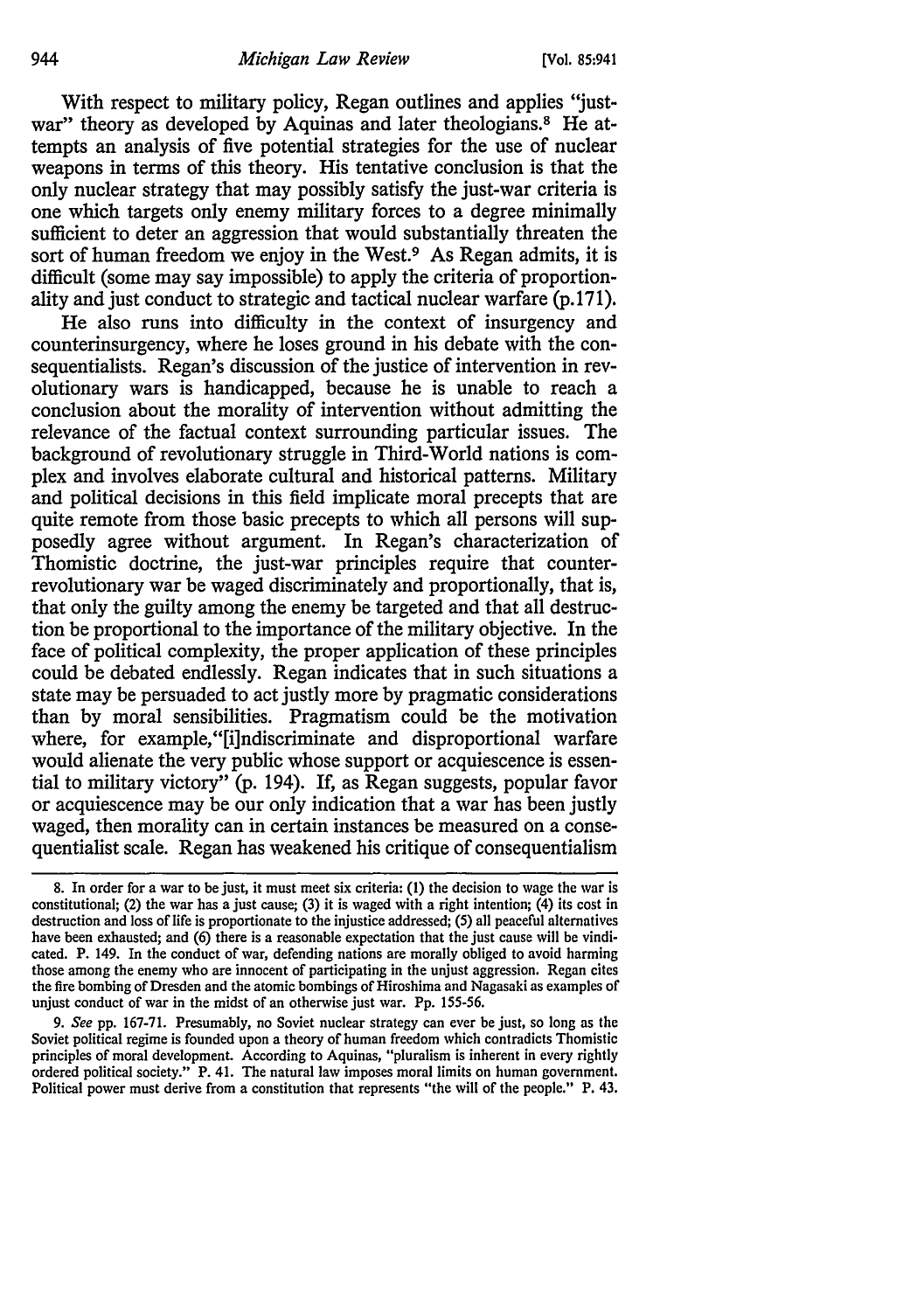by admitting that, with respect to highly involved, politically contentious activity, the operation of natural law may sometimes be evidenced only by the conditions resulting from the activity.

Indeed, it is questionable whether the general application of Thomistic principles to the complex political issues of the modem world can lead to significant insights. The basic precepts of practical reason are only those that activate human conscience, and the more remote precepts are contingent on factual variables, subject to the pragmatic limitations of moderation, proportionality, and discrimination. The resolution of complex issues, such as the issue of proper wealth distribution, will nearly always be pragmatic, occurring beyond the simple dictates of conscience. Therefore, Thomistic morality and real-world pragmatism will tend to converge within the crude arena of political resolution.

Regan's Thomistic analysis of morality may be more telling when applied to political issues that involve the primary precepts of natural law, since the correct moral choice on these issues should be self-evident to rational legislators. For instance, the decision to fund abortions publicly is obviously immoral, according to Regan, because abortion violates the primary precept that inclines us naturally to love all things human, including the human fetus (p. 101). However, even on supposedly basic, natural law issues, like abortion, there is active debate. That is because natural law is a matter of belief. Its force as law derives from the preeminance of Thomistic divine law, so that agreement about the basic precepts requires a common creed. If we adopt Thomistic natural law as a legislative doctrine, allowing no law to violate basic precepts, we could quickly resolve the abortion debate. However, since Thomism is fundamentally a theology, enacting legislation officially on the basis of Thomism would violate a different basic precept, the establishment clause of the Constitution.

Regan wants to avoid the issue of the separation of church and state. He maintains that "[n]o appeal to religious authority or creed is necessary" (p. 103) and that "the Thomistic analysis and argument for natural law remains one accessible to human reason irrespective of the divine salvific design" (p. 14). However, while Thomistic natural law may be independent of ecclesiastical authority and of the idea of Christian salvation, it is inseparable from the theological doctrine that human reason comprehends the divine scheme established by the Creator and from a set of beliefs about the moral imperatives of divine law. 10 For Thomists, like Regan, the role of morality in the political

<sup>10.</sup> Regan writes that persons who reject the natural law "vitiate God's plan." P. 13. He also states that "the things commanded are prescribed because God ordained the natural order which constitutes them good, and the things prohibited are forbidden because God ordained the order which constitutes them bad." P. 83.

There have been natural law philosophers, such as Hugo Grotius (1583-1645), who have maintained that the universe is fundamentally rational and that the laws of nature can therefore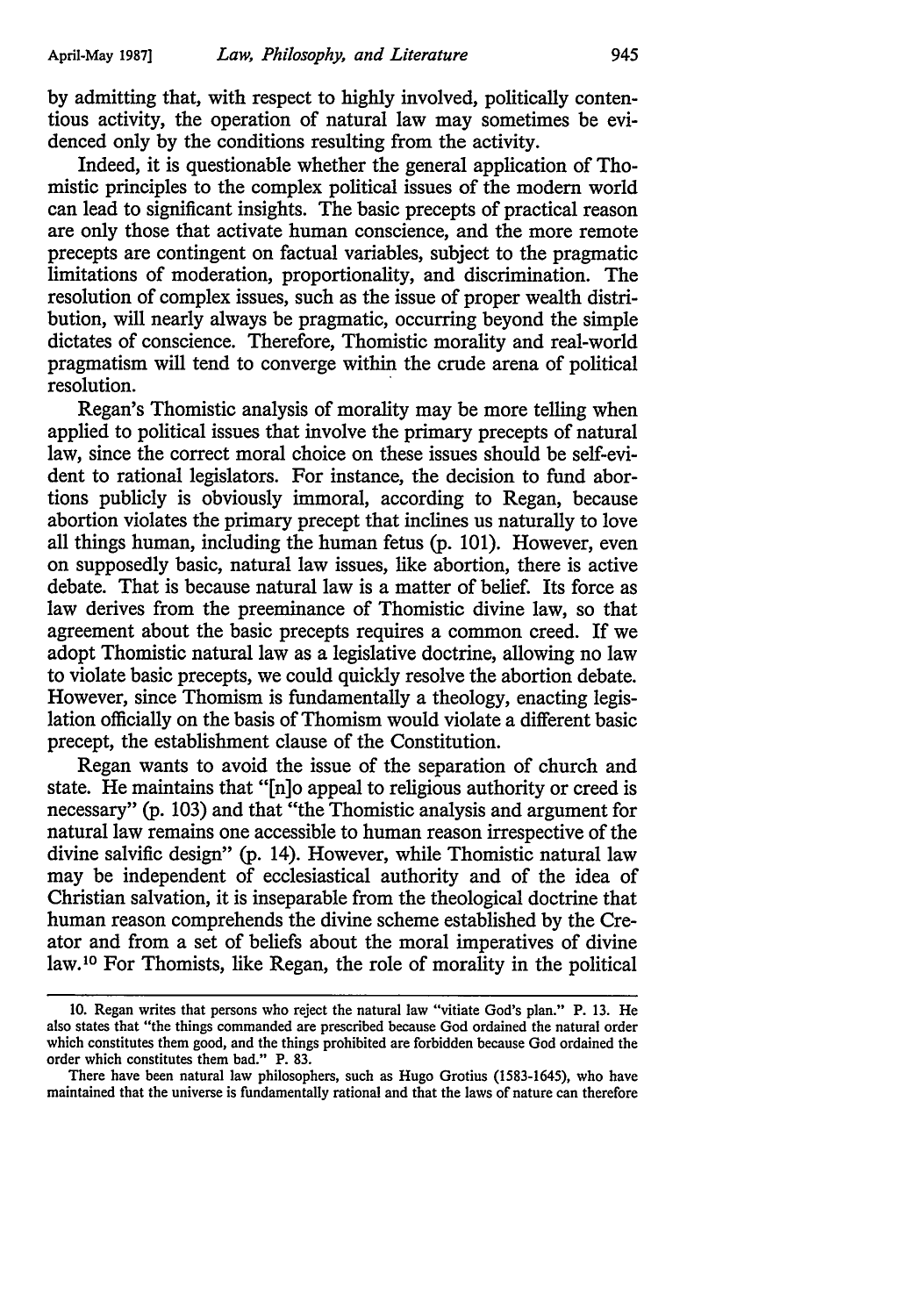process is necessarily theological and paternalistic. Society should be organized to reflect the "objective order of goods perfective of human nature" (p. 92), which has been ordained by God's creative act as interpreted by the Thomists. A function of the state is to develop the moral well-being of the community (p. 93). This state paternalism is anachronistic now that Christendom has declined and there is no longer a unity of government and the Catholic Church. It seems particularly out of place in a post-Enlightenment political regime like that of the United States, in which theological theories regarding moral development are constitutionally insulated from state authority.<sup>11</sup> Many non-Christians will reject Regan's argument, since it is founded upon an acceptance of this Christian paternalism.

If *The Moral Dimensions of Politics* is an attempt to validate Thomistic moral principles and convince skeptics of the link between these principles and political decisionmaking, Regan has failed on both fronts. His refutation of opposing theories is simplistic and unconvincing. He assumes without question the intuitional truth of Thomistic premises and does not consider the merits of alternative conclusions. The application of practical reason to complex political issues will probably not solve those issues since in many of these cases the resolution reached will merely be pragmatic and will not vary substantively from a status quo achieved without resort to Thomistic doctrine. The Thomist concept that government is responsible for the moral perfection of citizens according to the divine law of the Creator is medieval and paternalistic, and many modem political thinkers will reject it as such.

Most probably, Regan is not attempting to convince non-Thomists of the relevance and significance of natural law propositions, but is instead addressing those who are already predisposed to accept Thomistic thought. His book is an articulation of the Thomistic doctrine meant to assist those among its proponents who would venture into the public debate. As Regan suggests, "Without some concept of a natural moral order, Christians risk having nothing of relevance to say in moral matters to the millions of people who are not Christians" (p.

be understood by human reason without any notion of divine law. As Regan's discussion makes clear, Thomism, on the other hand, subordinates human law to the eternal law of the creative God. *Seep.* 83. *See also* AN AQUINAS READER, *supra* note 2, at 369-79, 384-87.

<sup>11.</sup> It is significant that the original American colonies were established by members of Protestant sects seeking freedom from state persecution. Regan notes that the Protestant theological position on ethics is "that human will is too debased to act in unambiguously moral ways, and human reason is too enfeebled to recognize moral norms clearly without the aid of divine revelation." P. 6. If this characterization is accurate, Protestant theology must deny the relevance of Thomistic practical reason and the bulk of Regan's analysis.